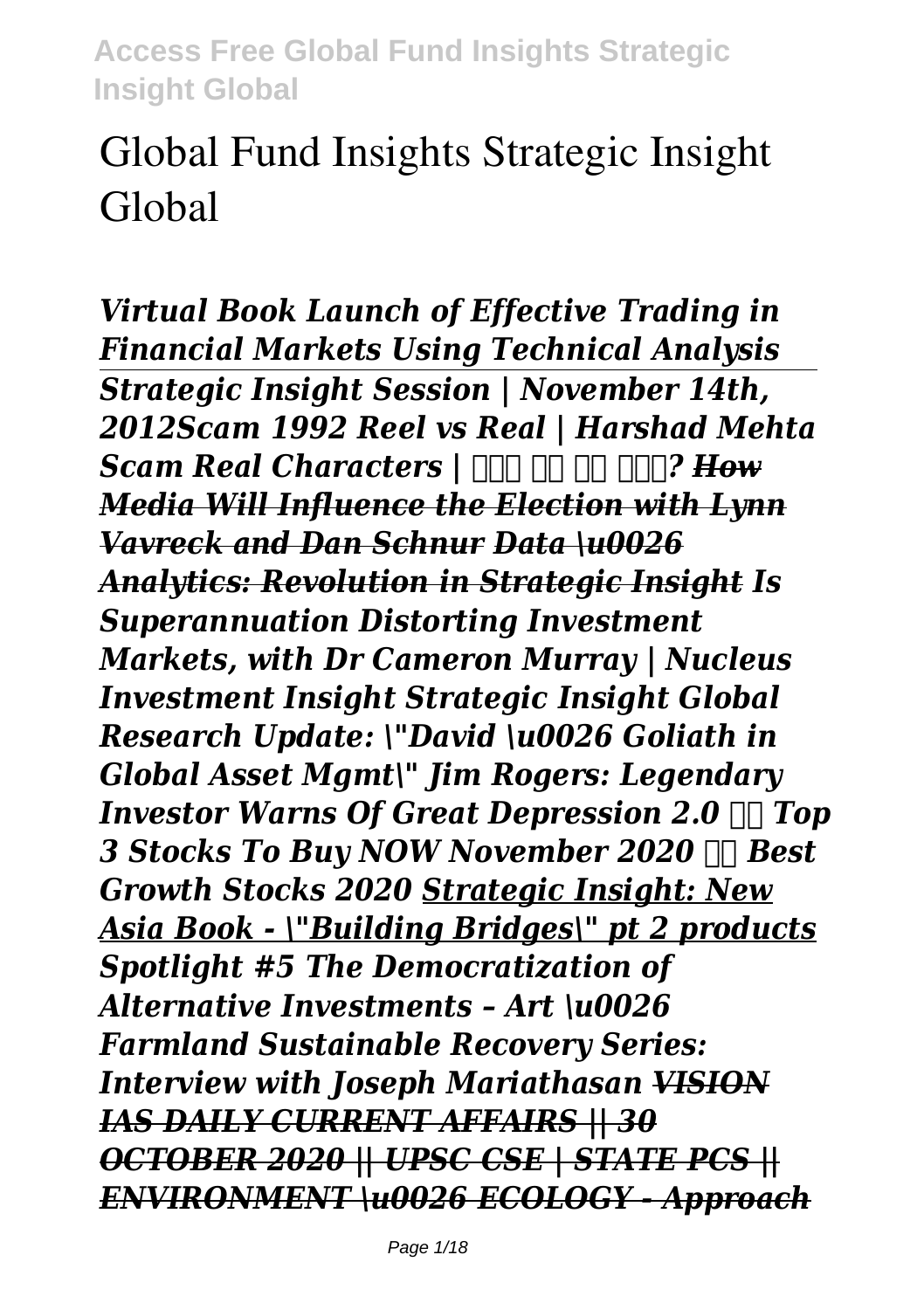*to UPSC IAS Prelims and Trends Analysis Mayer Summer Scholars Research Presentations - October 27, 2020 COVID-19 — A Wake Up Call for the West S\u0026P 500 and Dollar Forecast Leads Global Markets with Elections Expectations Global Fund Cycles Explained Future of Work Post Pandemic : Global Food Chain Live Webinar on \"Opportunities for Company Secretaries in the field of Actuarial Science\" Global Fund Insights Strategic Insight*

*Global Fund Insights. Ongoing research commentary on the European, Cross-border, Asian, Latin American, and Australian fund industry, providing in-depth analysis of product Innovation, trends, distribution themes, and success stories. May 04, 2020 Liquid Alternatives: A Global View . Liquid alternatives are now available in all major markets.*

# *Global Fund Insights - Strategic Insight GLOBAL*

*The Global Fund Insight series produced throughout the year, focuses on product trends, changing investment preferences, the evolution of distribution channels, competitive positioning, and overall industry direction worldwide with intimate* Page 2/18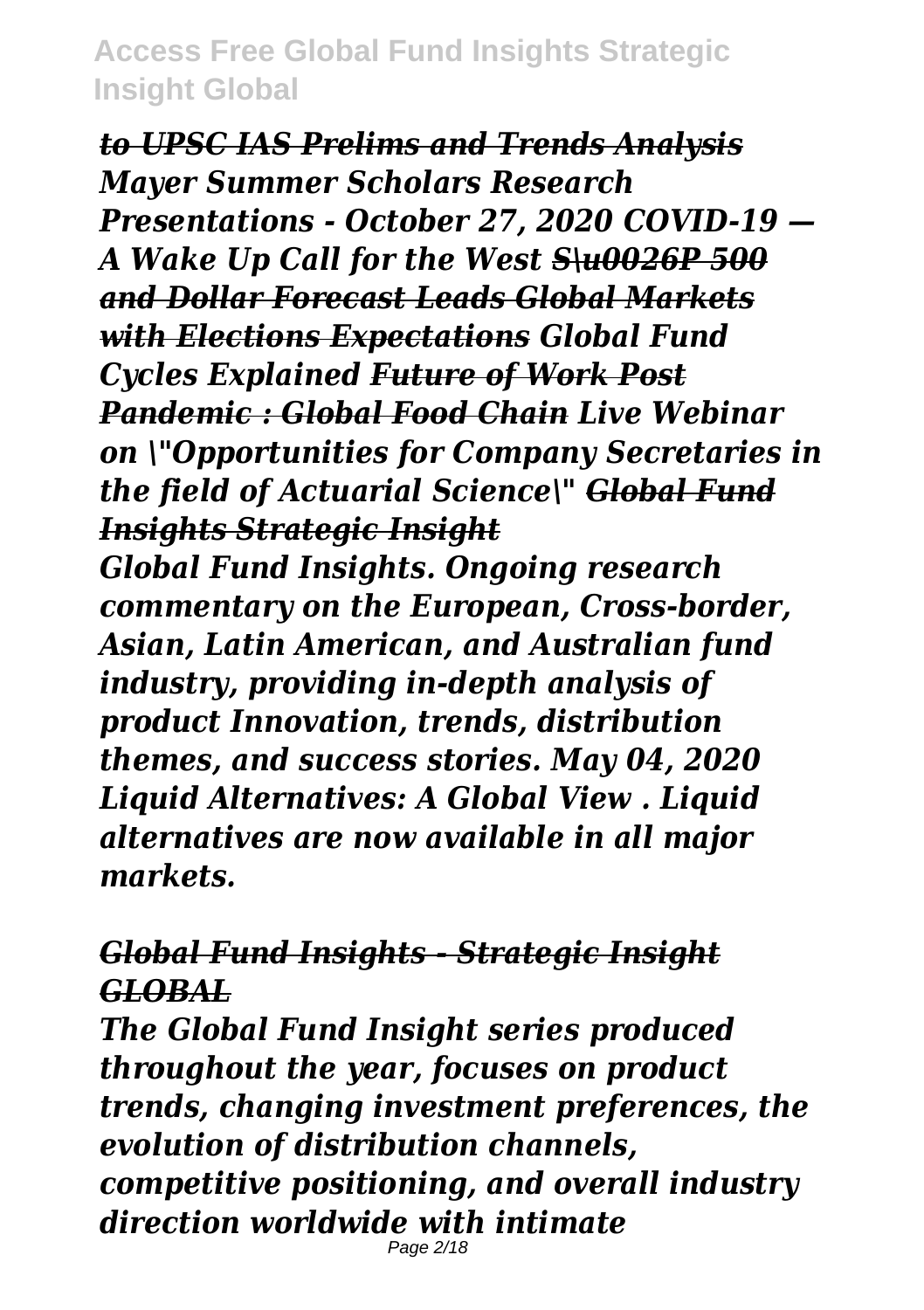*perspectives on Asia, Europe and Latin America.*

*US & Global Research Solutions - ISS Research & Reports. Our research focuses on product trends, changing investment preferences, the evolution of distribution channels, customer retention and relationship management, performance and competitive positioning, and overall industry direction, among other critical issues. Strategic Insight Global offers monthly commentary, analysis, and data on industry developments worldwide.*

*About Us - Strategic Insight GLOBAL The Trusted Business Intelligence Tool for Strategic and Product Decisions in the Canadian Fund Market Simfund Canada combines the wealth of Investor Economics fund industry databases.. read more » The Power of Distribution Data: Simfund Pro,7.0*

# *Latest Global Research - Strategic Insight GLOBAL*

*Strategic Insight. For over 20 years, Strategic Insight has helped mutual fund management companies to build and strengthen their businesses, focusing on strategy, marketing,* Page 3/18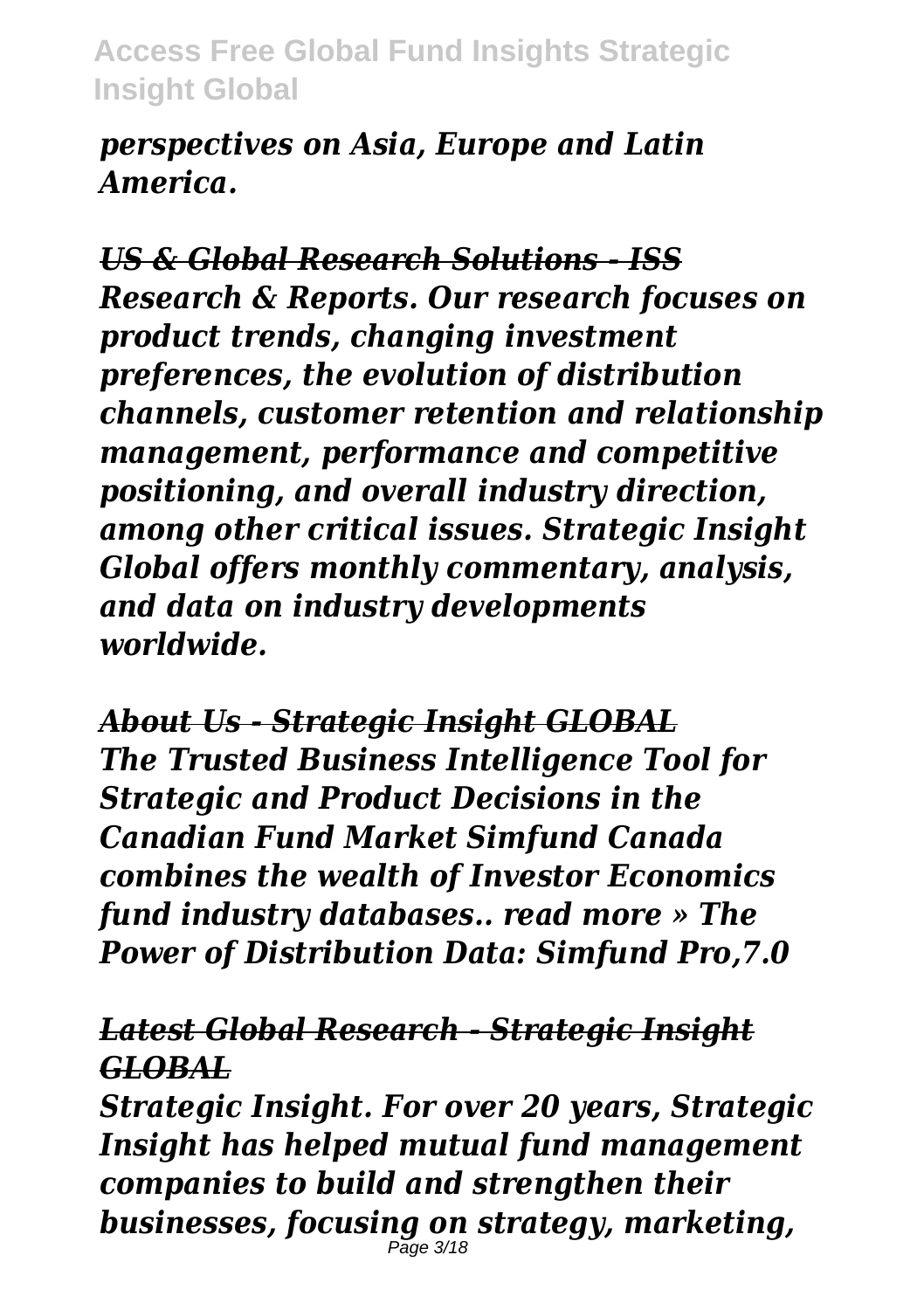*distribution, fees and pricing, planning, and product development processes. Career Opportunities.*

#### *Strategic Insight*

*STRATEGIC INSIGHT IS NOW AN ISS BUSINESS. MARKET INTELLIGENCE Critical data, insight, and workflow solutions to global asset managers, insurance companies and distributors. EXPLORE NOW. FWW (FUND SERVICES) Helps investment fund advisors and investors make thoughtful investment decisions.*

#### *SI Joins ISS - ISS*

*Executive Insights . Ongoing research commentary on the European, cross-border, Asian, Latin American, and Australian fund industry, putting monthly developments and proprietary Simfund data into the context of the wider business. Mar 12, 2014 ETF Insights: Europe . As of December 2013 there were almost 1,900 exchange traded funds domiciled in ...*

*Executive Insights - Strategic Insight GLOBAL The Global Fund Strategy is a multiyear road map for our partnership's future. The strategy sets out priorities for how our partnership* Page 4/18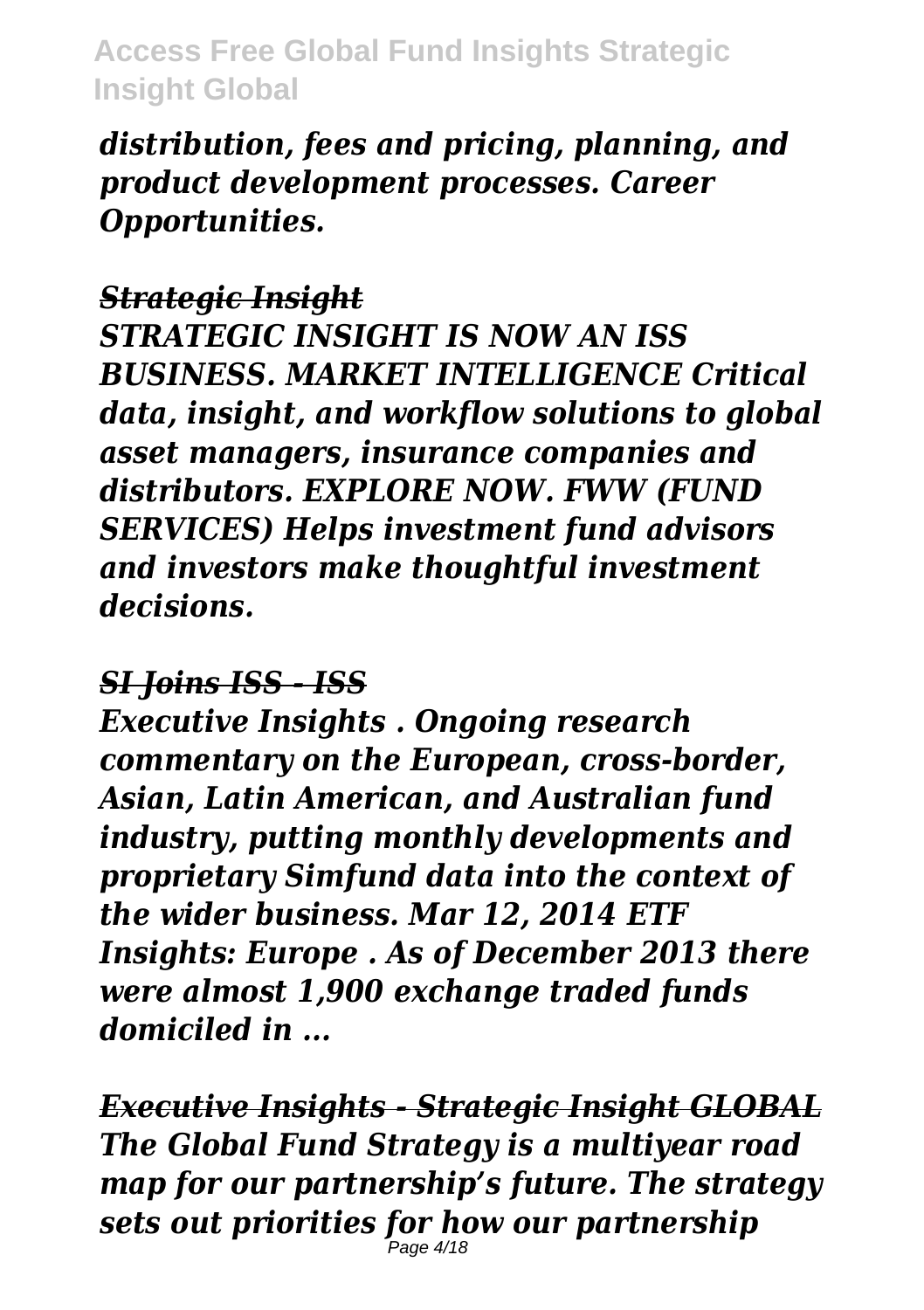*can accelerate progress against HIV, TB and malaria and improve global health. It also includes ambitious goals and targets to measure progress. The Global Fund Strategy 2017-2022*

#### *Strategy - The Global Fund to Fight AIDS, Tuberculosis and ...*

*The Strategic Global Fund is a registered managed fund based in Australia that offers investors the opportunity to invest in international shares. We create value for our investors by searching for compelling opportunities which have been overlooked in global share markets. We pride ourselves on bringing a fresh perspective.*

#### *Strategic Global Fund*

*Insight Investment is a specialist global asset manager managing assets across liability driven investment, fixed income, multi-asset and absolute return strategies, and cash management solutions. As a firm, we take responsible investment seriously and we have been successfully integrating ESG considerations into our decision-making processes for over a decade.*

#### *Welcome to Insight Investment* Page 5/18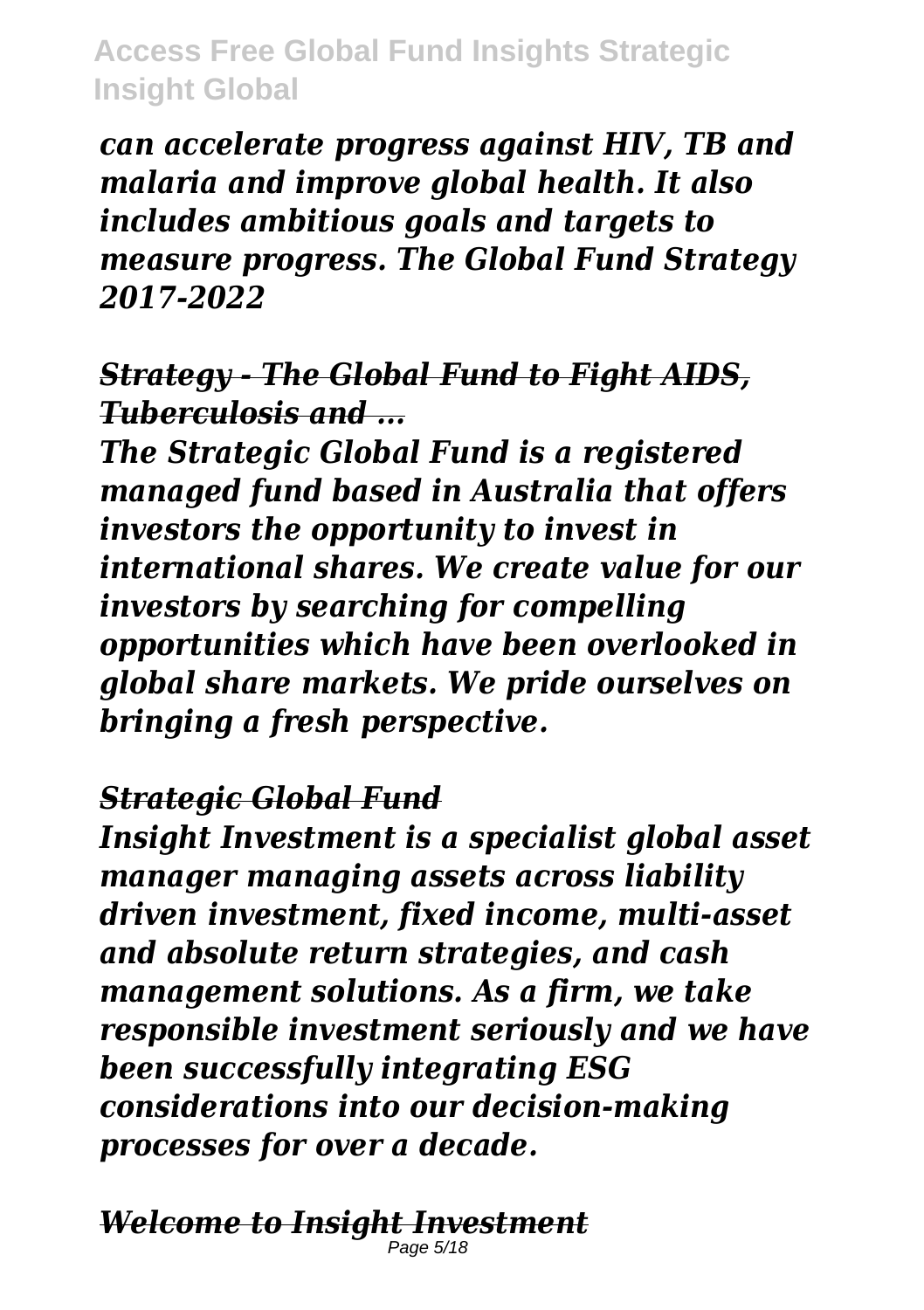*Simfund offers a spectrum of business intelligence delivery mechanisms, ranging from insightful commentary to raw industry data. It is a flexible database with global coverage of \$34 trillion, and integrated with 15 data sources.*

#### *Simfund*

*Global strategy pursues prudent growth of capital and conservation of principal by investing in companies predominately based in developed markets. The strategy seeks to provide a smoother return profile over a full market cycle — less volatility and lower downside capture than the market. Price at NAV \$16.93 as of 10/29/2020 (updated daily)*

# *American Funds Global Insight Fund - A | American Funds*

*It's important for investors to look at what a fund is actually doing beyond just fund names and objectives – you might find yourself surprised. This report looks more into the detail of ESG fund holdings, and why investors should take the time to look into the underlying stocks of funds they're buying. Access the full report to find out:*

*Global fund insights report 2020 | Refinitiv* Page 6/18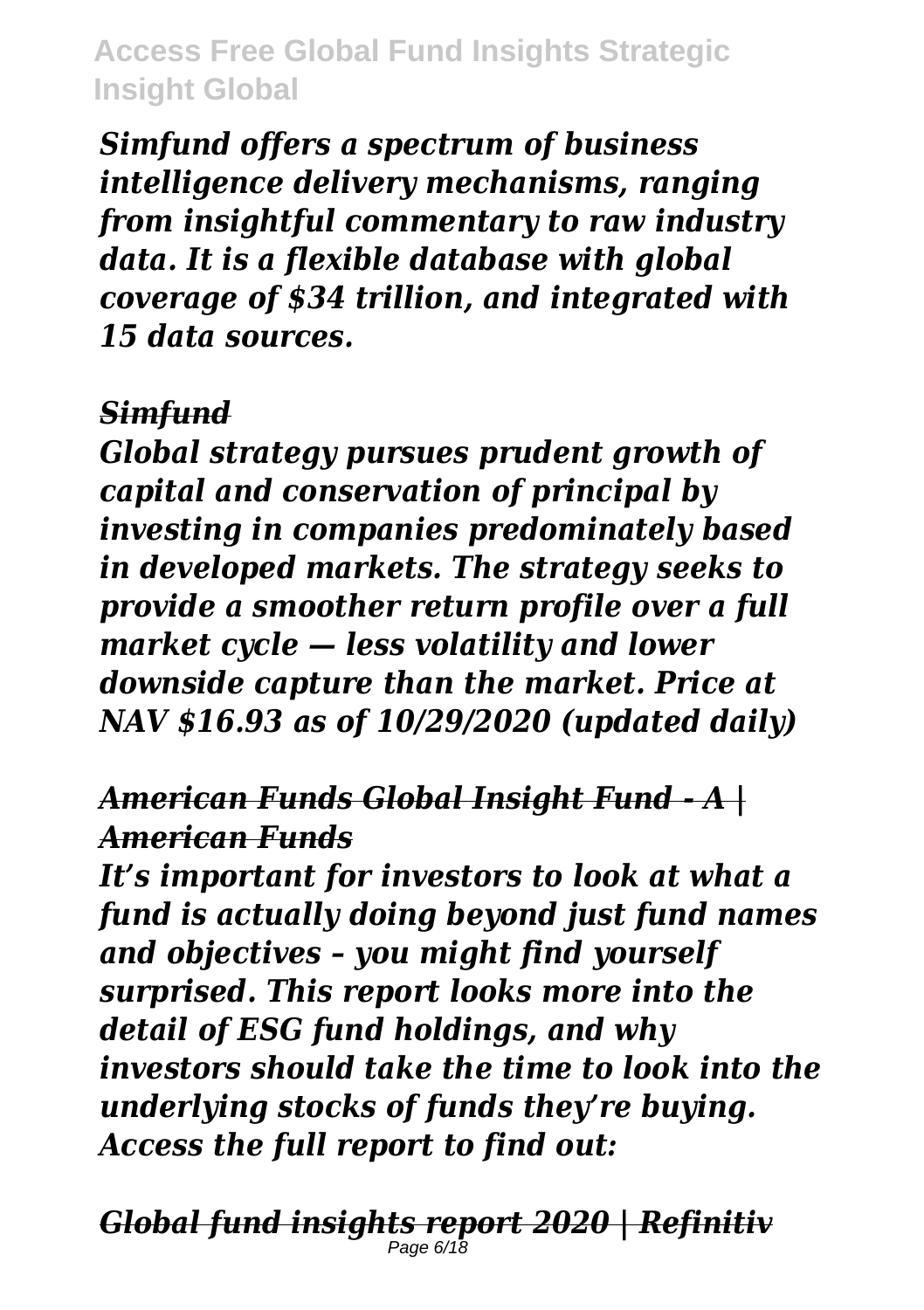*Net initial charge : 0.00%. How initial savings affect the buy price. The initial saving applied to a fund depends on how it is priced. Dual priced funds have two different prices (a sell price ...*

#### *Insight Global Multi Strategy Income Fund Price & Information*

*Strategic Insight (SI) provides critical and proprietary data, business intelligence, research and marketing services to the global asset management community. SI delivers full service solutions to the asset management sector worldwide, including investment flow data, advisor sales analysis, in-depth research, analytics, editorial content and events for investment managers, asset owners and custodians, plus Transaction Cost Measurement of over 500 million trades per month.*

*STRATEGIC INSIGHT: About Us The material presented on this website is for informational purposes only and is intended for institutions, investment professionals, consultants and clients, and does not constitute an offer or solicitation of any kind to buy or sell any investment fund or any other product, investment, security, trading* Page 7/18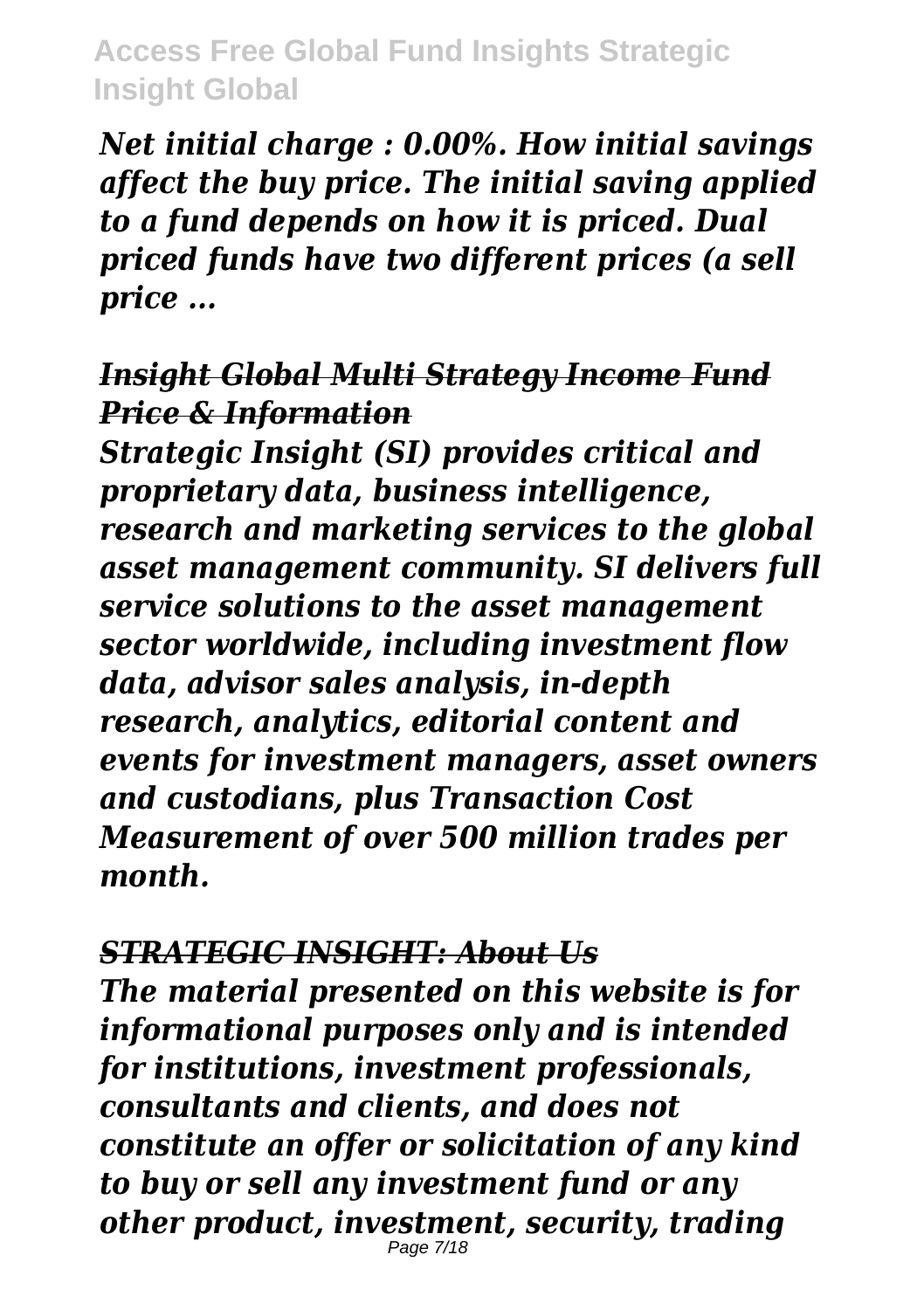*strategy or other service to anyone in any jurisdiction in which an offer or solicitation ...*

*Insights | Mackenzie Investments Strategic Insight Fund Trends Conference / June 20-21, 2017. Chelsea Piers, Pier 60, New York. Our 9th annual SIFT conference will once again bring together senior fund executives, with their counterparts at key distributors, to share thoughts and discuss key industry trends. Last year we hosted over 200 executives from across the mutual fund and wealth management industries – including leaders of sales, national accounts, product development, marketing and strategy from fund managers, as ...*

*Strategic Insight Fund Trends - Strategic Insight*

*About Strategic Insight Strategic Insight (SI) provides critical and proprietary data, business intelligence, information services and marketing solutions to the global investment management industry.*

*Who we are | Matrix Solutions Insight Global Funds II p.l.c. (an umbrella type open-ended investment company with variable capital with segregated liability* Page 8/18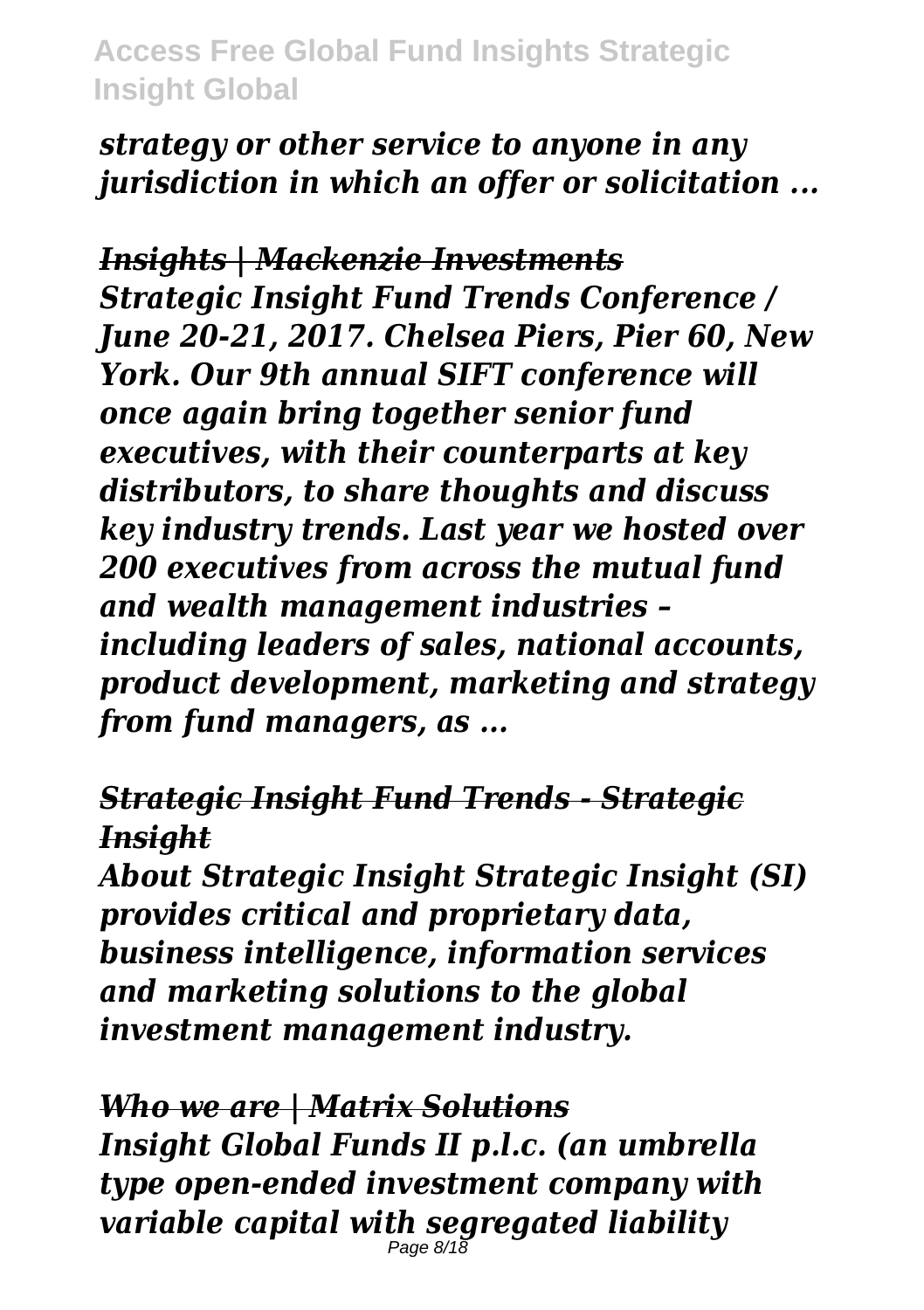*between sub funds) A company incorporated with limited liability under the laws of Ireland with Regulations PROSPECTUS Insight Global Funds II p.l.c. (an umbrella type open-ended investment*

#### *Insight Global Funds II p.l.c. (an umbrella type open ...*

*IHS Markit is the leading source of information and insight in critical areas that shape today's business landscape. Customers around the world rely on us to address strategic and operational challenges. Executive Management. The experts and leaders who set the course for IHS Markit and its thousands of colleagues around the world. Customer ...*

*Virtual Book Launch of Effective Trading in Financial Markets Using Technical Analysis Strategic Insight Session | November 14th, 2012Scam 1992 Reel vs Real | Harshad Mehta Scam Real Characters | Analyzi 7 How Media Will Influence the Election with Lynn Vavreck and Dan Schnur Data \u0026 Analytics: Revolution in Strategic Insight Is Superannuation Distorting Investment* Page 9/18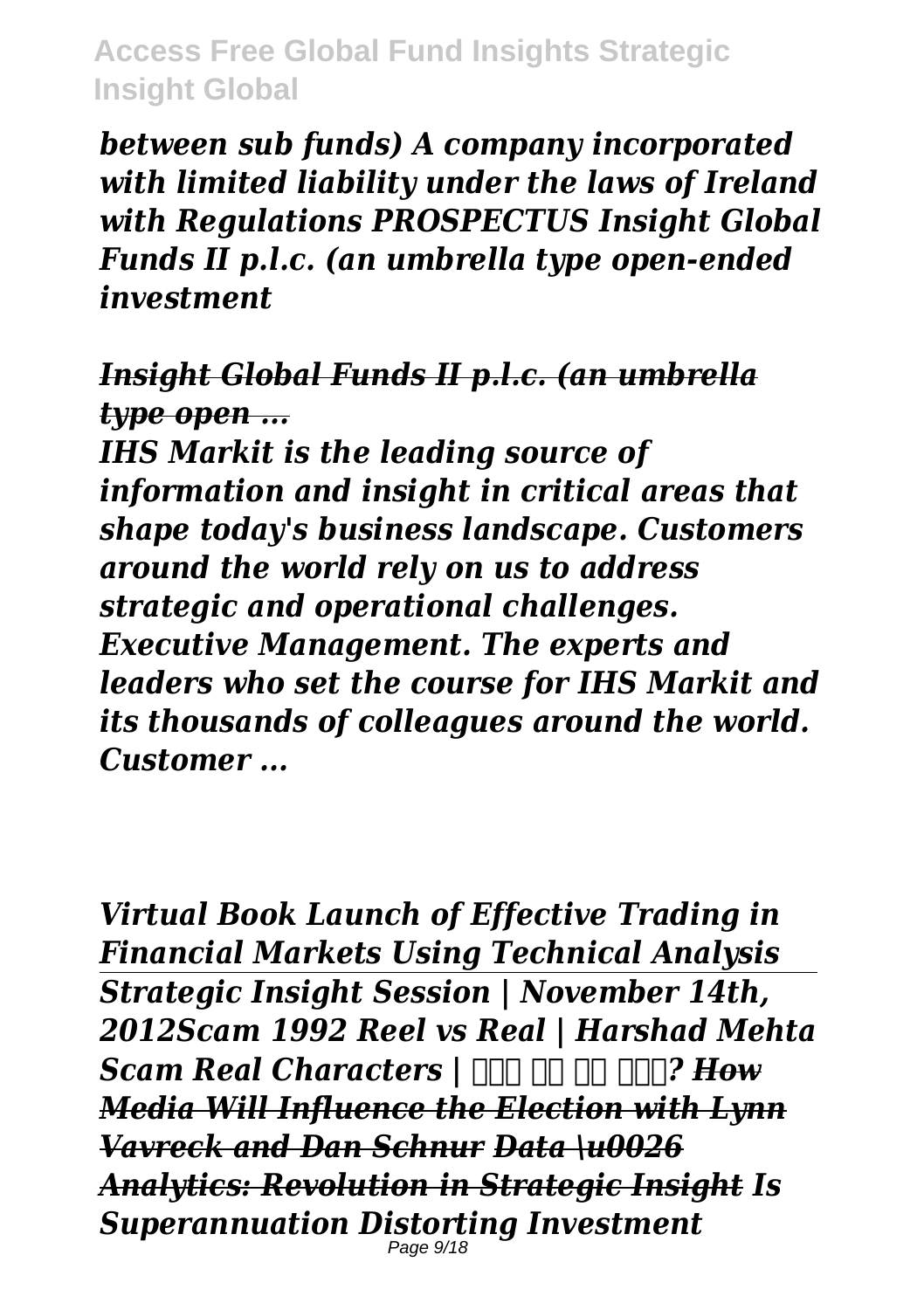*Markets, with Dr Cameron Murray | Nucleus Investment Insight Strategic Insight Global Research Update: \"David \u0026 Goliath in Global Asset Mgmt\" Jim Rogers: Legendary Investor Warns Of Great Depression 2.0*  $\Pi$  *Top 3 Stocks To Buy NOW November 2020 Best Growth Stocks 2020 Strategic Insight: New Asia Book - \"Building Bridges\" pt 2 products Spotlight #5 The Democratization of Alternative Investments – Art \u0026 Farmland Sustainable Recovery Series: Interview with Joseph Mariathasan VISION IAS DAILY CURRENT AFFAIRS || 30 OCTOBER 2020 || UPSC CSE | STATE PCS || ENVIRONMENT \u0026 ECOLOGY - Approach to UPSC IAS Prelims and Trends Analysis Mayer Summer Scholars Research Presentations - October 27, 2020 COVID-19 — A Wake Up Call for the West S\u0026P 500 and Dollar Forecast Leads Global Markets with Elections Expectations Global Fund Cycles Explained Future of Work Post Pandemic : Global Food Chain Live Webinar on \"Opportunities for Company Secretaries in the field of Actuarial Science\" Global Fund Insights Strategic Insight*

*Global Fund Insights. Ongoing research commentary on the European, Cross-border, Asian, Latin American, and Australian fund*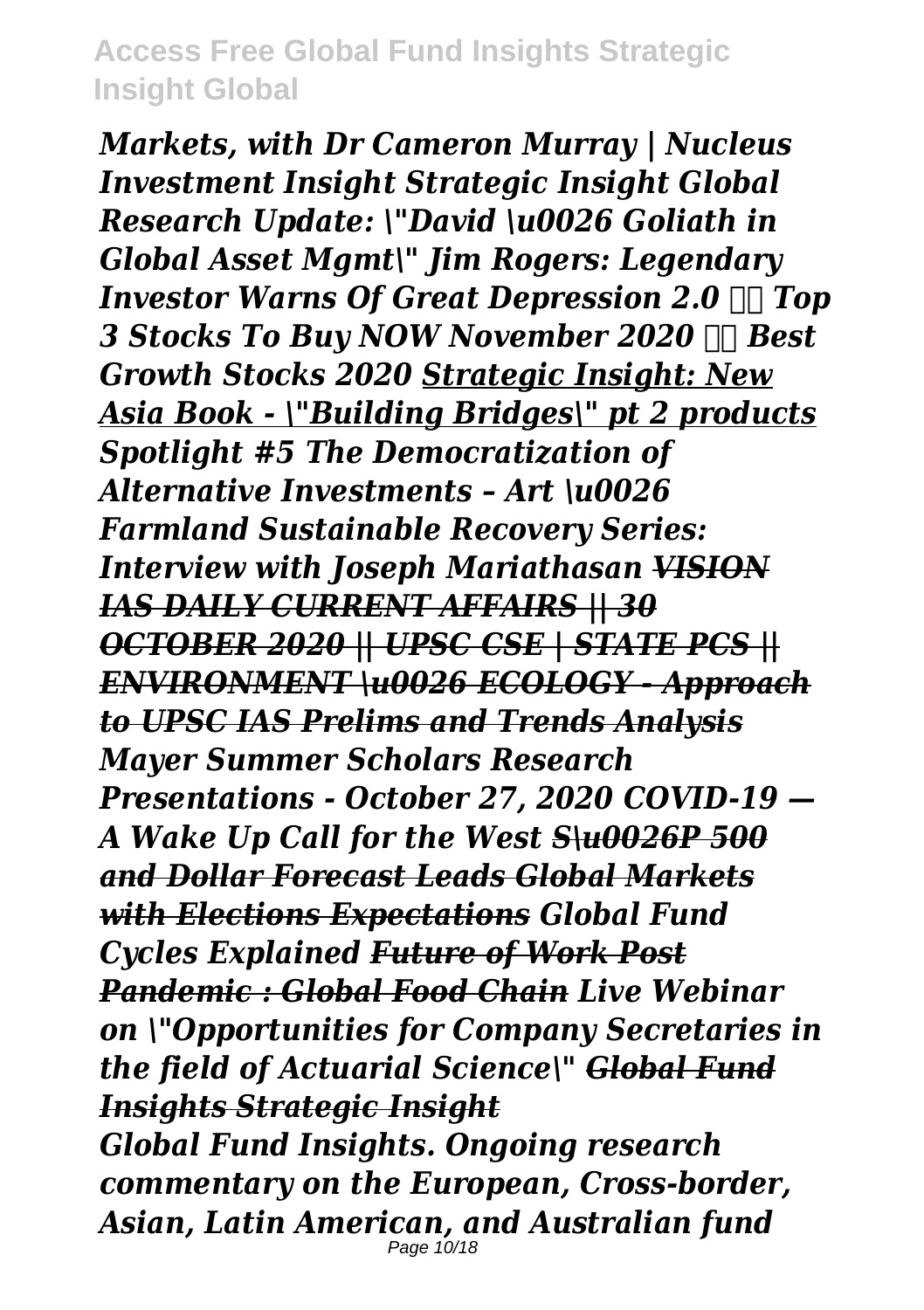*industry, providing in-depth analysis of product Innovation, trends, distribution themes, and success stories. May 04, 2020 Liquid Alternatives: A Global View . Liquid alternatives are now available in all major markets.*

# *Global Fund Insights - Strategic Insight GLOBAL*

*The Global Fund Insight series produced throughout the year, focuses on product trends, changing investment preferences, the evolution of distribution channels, competitive positioning, and overall industry direction worldwide with intimate perspectives on Asia, Europe and Latin America.*

*US & Global Research Solutions - ISS Research & Reports. Our research focuses on product trends, changing investment preferences, the evolution of distribution channels, customer retention and relationship management, performance and competitive positioning, and overall industry direction, among other critical issues. Strategic Insight Global offers monthly commentary, analysis, and data on industry developments worldwide.*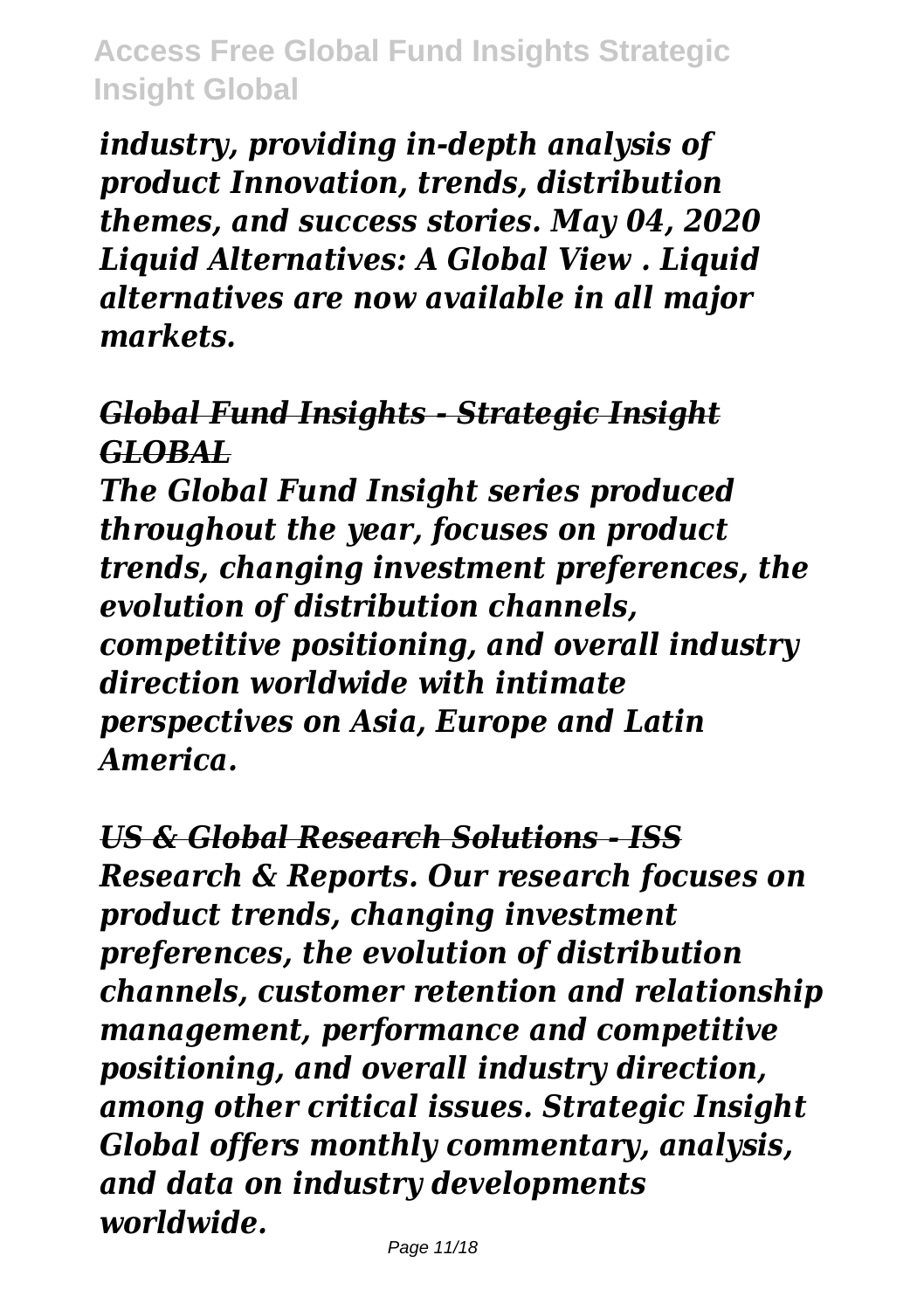*About Us - Strategic Insight GLOBAL The Trusted Business Intelligence Tool for Strategic and Product Decisions in the Canadian Fund Market Simfund Canada combines the wealth of Investor Economics fund industry databases.. read more » The Power of Distribution Data: Simfund Pro,7.0*

#### *Latest Global Research - Strategic Insight GLOBAL*

*Strategic Insight. For over 20 years, Strategic Insight has helped mutual fund management companies to build and strengthen their businesses, focusing on strategy, marketing, distribution, fees and pricing, planning, and product development processes. Career Opportunities.*

#### *Strategic Insight*

*STRATEGIC INSIGHT IS NOW AN ISS BUSINESS. MARKET INTELLIGENCE Critical data, insight, and workflow solutions to global asset managers, insurance companies and distributors. EXPLORE NOW. FWW (FUND SERVICES) Helps investment fund advisors and investors make thoughtful investment decisions.*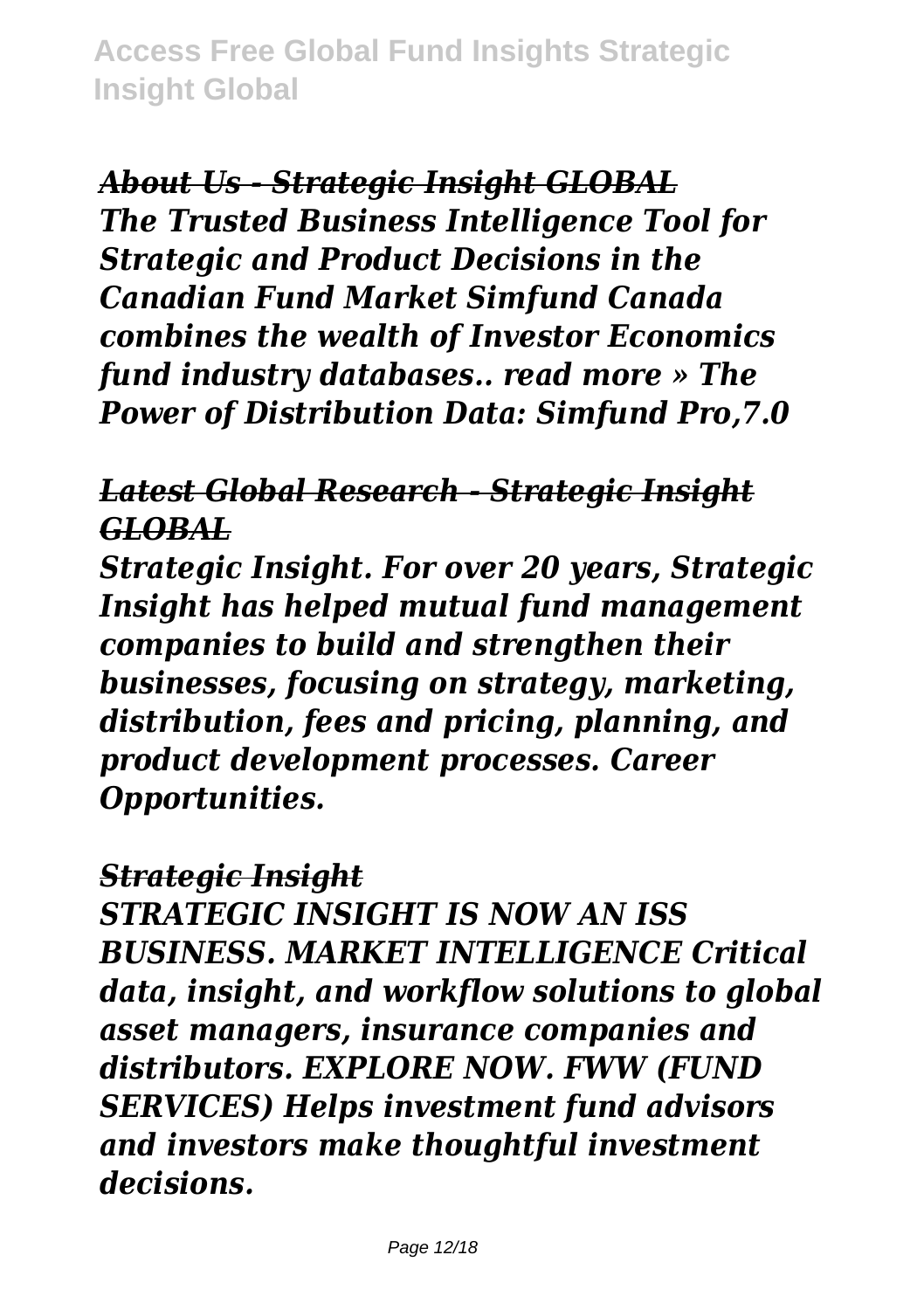#### *SI Joins ISS - ISS*

*Executive Insights . Ongoing research commentary on the European, cross-border, Asian, Latin American, and Australian fund industry, putting monthly developments and proprietary Simfund data into the context of the wider business. Mar 12, 2014 ETF Insights: Europe . As of December 2013 there were almost 1,900 exchange traded funds domiciled in ...*

*Executive Insights - Strategic Insight GLOBAL The Global Fund Strategy is a multiyear road map for our partnership's future. The strategy sets out priorities for how our partnership can accelerate progress against HIV, TB and malaria and improve global health. It also includes ambitious goals and targets to measure progress. The Global Fund Strategy 2017-2022*

*Strategy - The Global Fund to Fight AIDS, Tuberculosis and ...*

*The Strategic Global Fund is a registered managed fund based in Australia that offers investors the opportunity to invest in international shares. We create value for our investors by searching for compelling opportunities which have been overlooked in* Page 13/18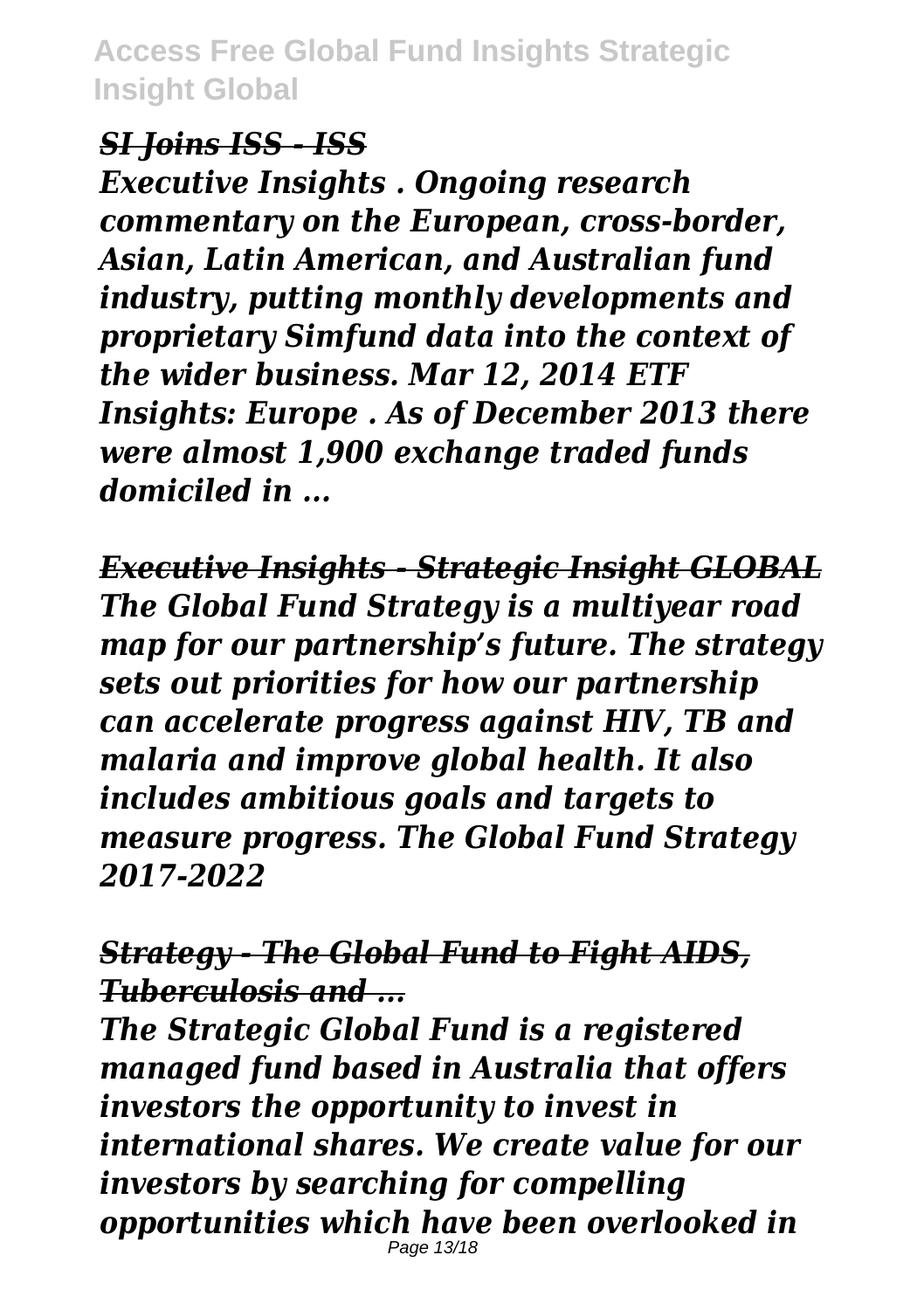*global share markets. We pride ourselves on bringing a fresh perspective.*

#### *Strategic Global Fund*

*Insight Investment is a specialist global asset manager managing assets across liability driven investment, fixed income, multi-asset and absolute return strategies, and cash management solutions. As a firm, we take responsible investment seriously and we have been successfully integrating ESG considerations into our decision-making processes for over a decade.*

*Welcome to Insight Investment Simfund offers a spectrum of business intelligence delivery mechanisms, ranging from insightful commentary to raw industry data. It is a flexible database with global coverage of \$34 trillion, and integrated with 15 data sources.*

#### *Simfund*

*Global strategy pursues prudent growth of capital and conservation of principal by investing in companies predominately based in developed markets. The strategy seeks to provide a smoother return profile over a full market cycle — less volatility and lower*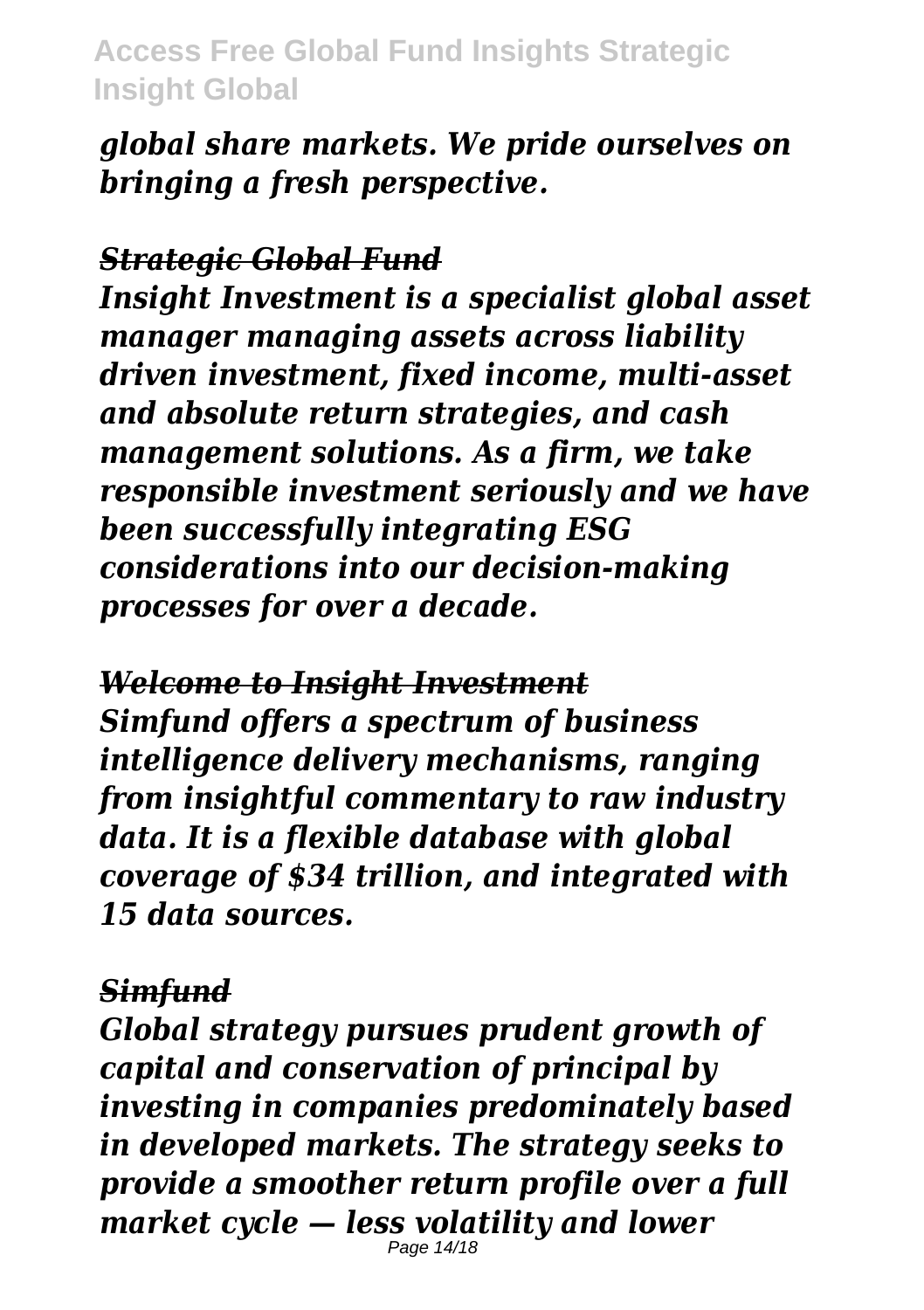### *downside capture than the market. Price at NAV \$16.93 as of 10/29/2020 (updated daily)*

# *American Funds Global Insight Fund - A | American Funds*

*It's important for investors to look at what a fund is actually doing beyond just fund names and objectives – you might find yourself surprised. This report looks more into the detail of ESG fund holdings, and why investors should take the time to look into the underlying stocks of funds they're buying. Access the full report to find out:*

*Global fund insights report 2020 | Refinitiv Net initial charge : 0.00%. How initial savings affect the buy price. The initial saving applied to a fund depends on how it is priced. Dual priced funds have two different prices (a sell price ...*

#### *Insight Global Multi Strategy Income Fund Price & Information*

*Strategic Insight (SI) provides critical and proprietary data, business intelligence, research and marketing services to the global asset management community. SI delivers full service solutions to the asset management sector worldwide, including investment flow* Page 15/18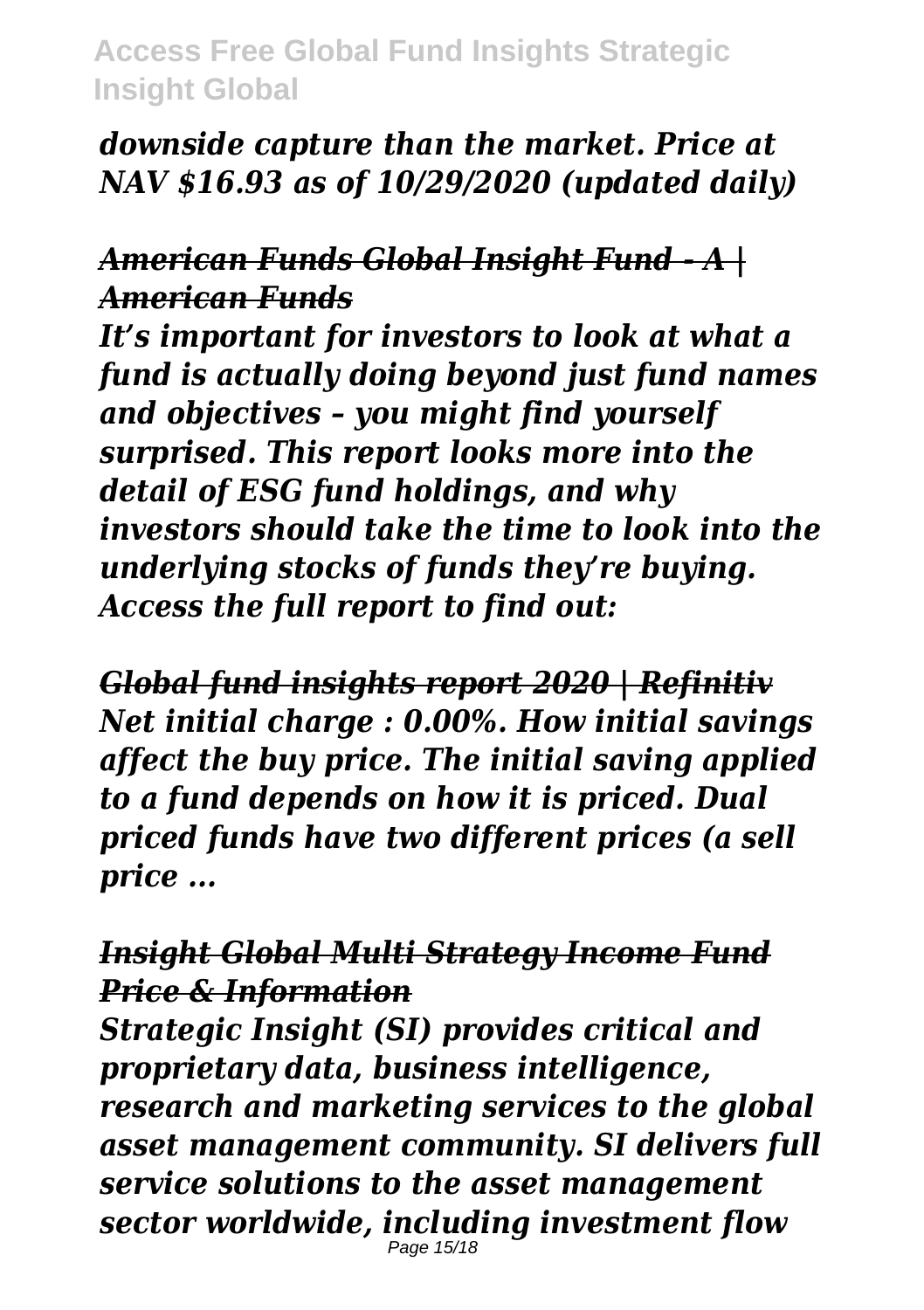*data, advisor sales analysis, in-depth research, analytics, editorial content and events for investment managers, asset owners and custodians, plus Transaction Cost Measurement of over 500 million trades per month.*

#### *STRATEGIC INSIGHT: About Us*

*The material presented on this website is for informational purposes only and is intended for institutions, investment professionals, consultants and clients, and does not constitute an offer or solicitation of any kind to buy or sell any investment fund or any other product, investment, security, trading strategy or other service to anyone in any jurisdiction in which an offer or solicitation ...*

#### *Insights | Mackenzie Investments*

*Strategic Insight Fund Trends Conference / June 20-21, 2017. Chelsea Piers, Pier 60, New York. Our 9th annual SIFT conference will once again bring together senior fund executives, with their counterparts at key distributors, to share thoughts and discuss key industry trends. Last year we hosted over 200 executives from across the mutual fund and wealth management industries – including leaders of sales, national accounts,* Page 16/18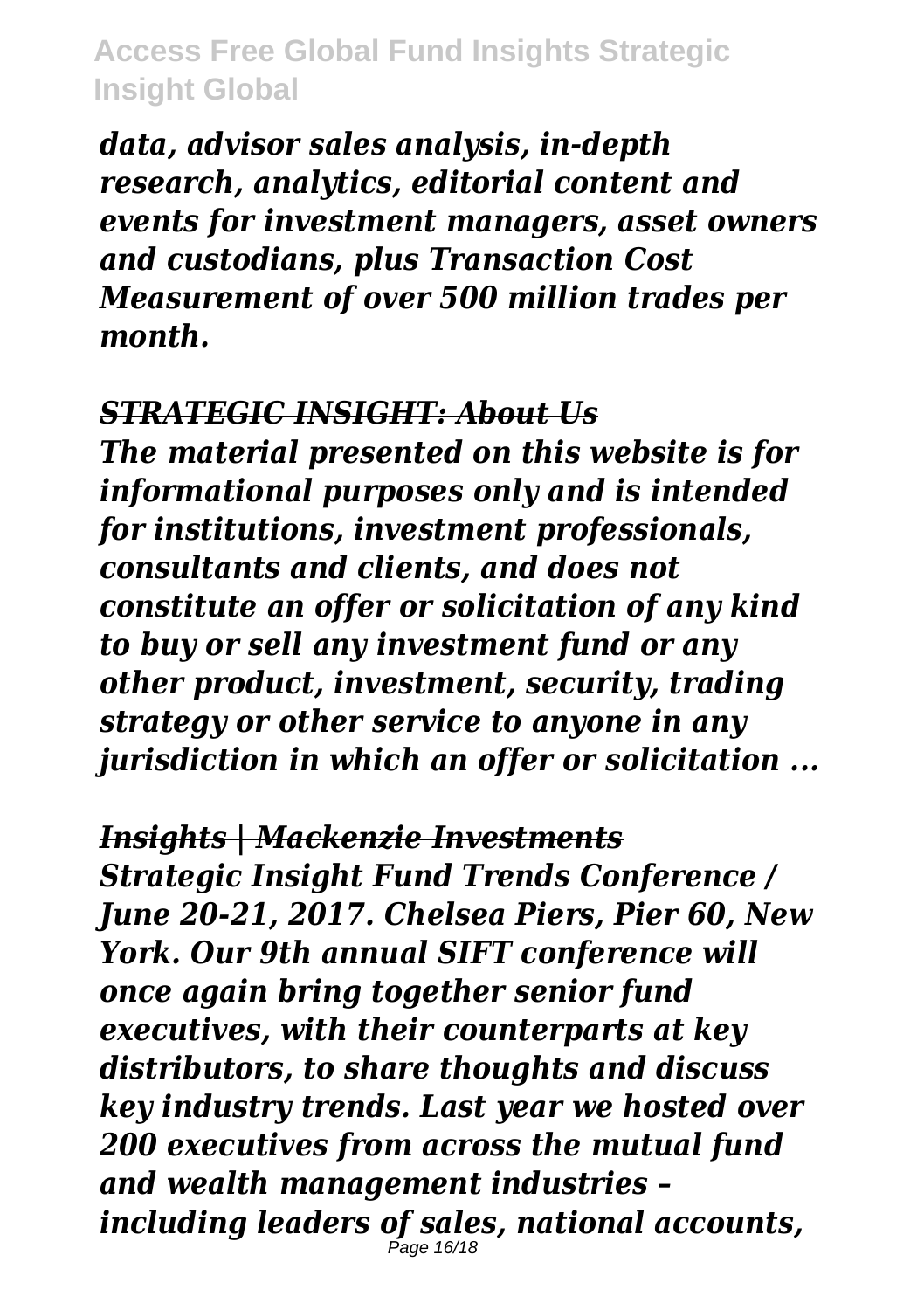*product development, marketing and strategy from fund managers, as ...*

# *Strategic Insight Fund Trends - Strategic Insight*

*About Strategic Insight Strategic Insight (SI) provides critical and proprietary data, business intelligence, information services and marketing solutions to the global investment management industry.*

#### *Who we are | Matrix Solutions*

*Insight Global Funds II p.l.c. (an umbrella type open-ended investment company with variable capital with segregated liability between sub funds) A company incorporated with limited liability under the laws of Ireland with Regulations PROSPECTUS Insight Global Funds II p.l.c. (an umbrella type open-ended investment*

*Insight Global Funds II p.l.c. (an umbrella type open ...*

*IHS Markit is the leading source of information and insight in critical areas that shape today's business landscape. Customers around the world rely on us to address strategic and operational challenges. Executive Management. The experts and* Page 17/18